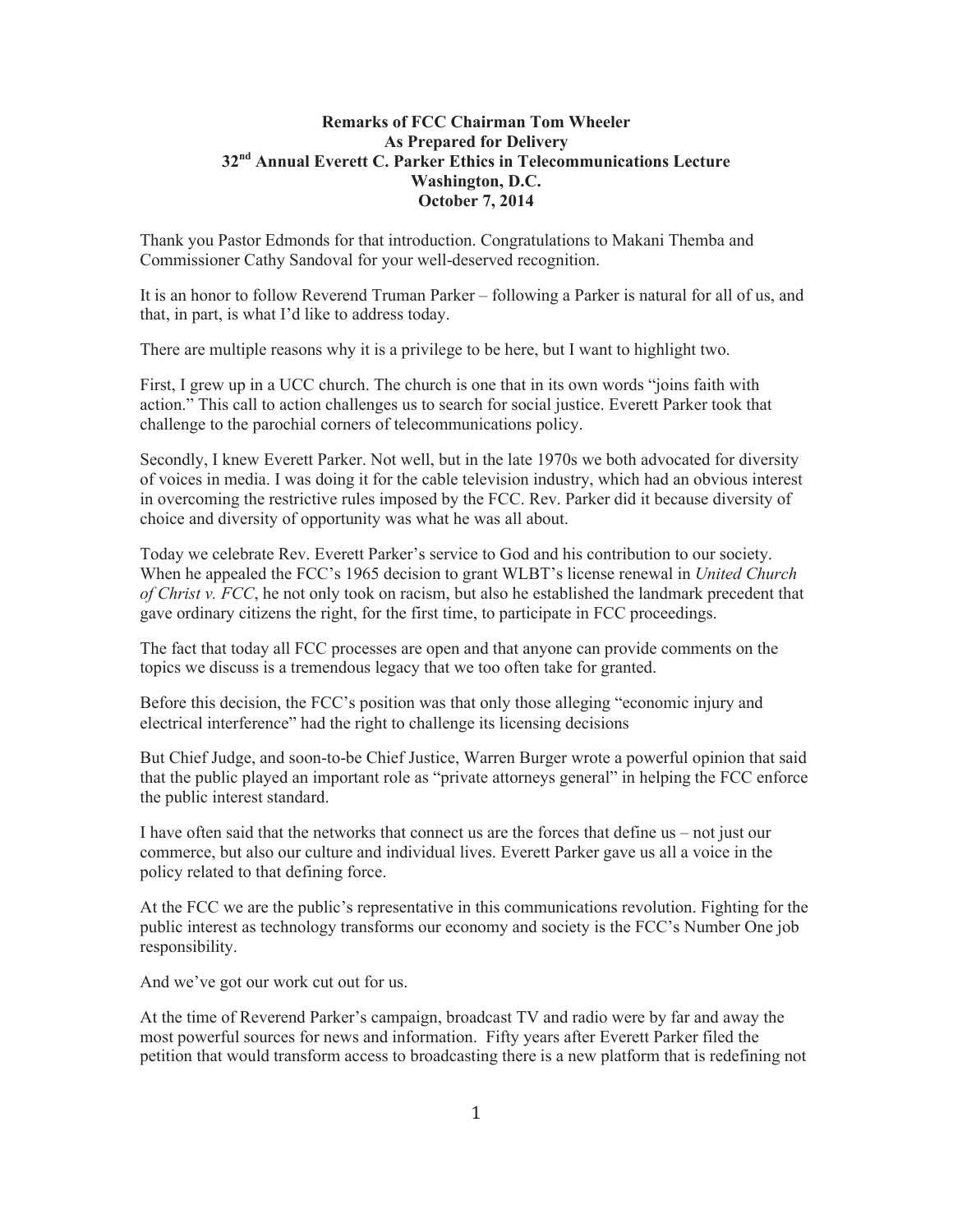only access to news and information, but also access to economic opportunity and growth. Of course, I'm talking about the Internet.

Ensuring universal access to the Internet for all will not be an easy task. Nearly 30% of Americans are not connected to high-speed broadband Internet at home. This includes nearly 14 million Americans that have no access whatsoever.

Low-income individuals and people of color are disproportionately offline, and they are unconnected for a variety of reasons: cost, a dearth of relevant content, lack of digital literacy, or a mixture of the above.

The costs of digital exclusion are significant for the non-connected and for our nation.

Broadband is the gateway that facilitates, among other things, online learning, telework, remote health care monitoring, social networking, news and entertainment programming and economic opportunities. Like access to broadcasting in the 1960's, access to the broadband Internet is critical to full and fair participation in our society and our economy.

In 2014, opportunity for all requires broadband for all.

So what should we be doing to advance the public interest and ensure that all Americans are enjoying the benefits of high-speed broadband?

Let me answer that question of what we should do by telling you some of the things I believe, and how the Commission is acting on those beliefs.

First, I believe that advancing the public interest starts with facilitating dynamic technological change to ensure the U.S. has world-class communications networks.

As many of you know, I'm a student of history. One lesson is that the opportunities created by new networks are always met with resistance. Some resistance comes from economic incumbents threatened. Some of the resistance stems from human nature. Let's be honest; change is hard. And it's fair to say that broadband Internet – wired and wireless – is a disruptive force that's changing almost every aspect of our economy and our society.

But history also tells us that those who embrace change are the ones who write the future.

We need to facilitate change by promoting the world's best innovation infrastructure. We need faster, affordable networks in more places. I don't know about you, but I'm tired of seeing the charts of where the U.S. ranks in comparison to the broadband speeds of other nations. Table stakes for the 21<sup>st</sup> century is 25 Mbps, and winning the game means that all consumers can get at least 100 Mbps – and more.

At a time when technological advances are moving at lightning speed, competition that forces companies to embrace those advances is the best way to achieve those goals. Unfortunately, today there is an inverse relationship between competition and broadband speed. Three-quarters of American homes have no competitive choice at 25 Mbps. That includes almost 20 percent who have no option at all at those speeds!

To address this gap, I outlined an Agenda for Broadband Competition, which states that where competition exists, the Commission will protect it. Where greater competition can exist, we will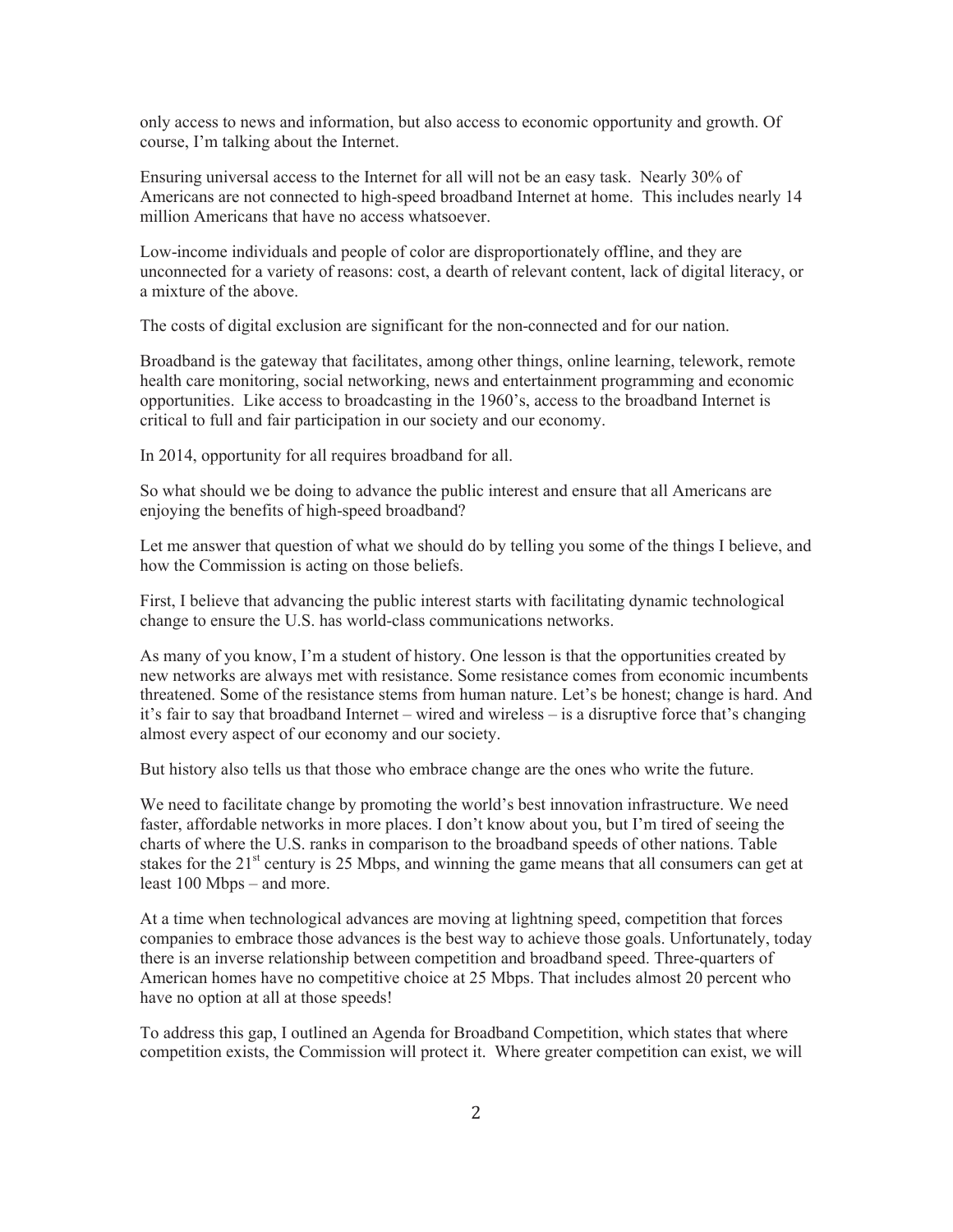incent it. And where competition cannot exist, we will take on the responsibility of promoting broadband deployment.

When we talk about broadband, we are increasingly talking about mobile connectivity. And as the Pew Research Internet Project has found, people of limited economic means and people of color disproportionately rely on mobile phones for broadband Internet access. The  $21<sup>st</sup>$  century will be defined by the networks that marry the ever-increasing computing power of Moore's Law with the invisible delivery of wireless spectrum. That's why the FCC is pursuing a comprehensive agenda to make more spectrum available for broadband, including for small businesses and minority entrepreneurs.

Embracing the future also means focusing on the opportunities created by our new network realities, rather than simply refighting the struggles of the past.

Case in point: look at media ownership. This was at the center of Everett Parker's fight 50 years ago, and it's still an important issue today. As many of you know, in recent years, we saw covert consolidation in the broadcast television industry as major corporations used so-called sidecar agreements to do an end-run around the FCC's media ownership limits. The result was a reduction in the number of ownership opportunities for women and minorities. In March, the FCC cracked down on these sidecar deals. I'm pleased that as a result of these new rules, new opportunities are being opened for minority and women ownership. When Gray Television, for instance, was unable to gain our approval to continue the old ways, they sold six full-power TV stations to new minority and female owners.

That's great news, but the reality is that – thanks to new broadband technologies – facilities ownership is less critical to diverse voices than ever before. Yes, we will continue to push for diversity in ownership. But, just as important in the Internet Age, we need to exploit our new networks for ownership diversity and content diversity.

So I believe we need to embrace and facilitate the changes made possible by broadband revolution, which brings me to my second point.

While network technologies have changed, the principles that define the relationship between those who build and own our communications networks and those who use them have not. Advancing the public interest requires ensuring that our networks reflect our civic values.

At the beginning of my term, I spoke about the Network Compact, those immutable values that have formed the foundation of our communications networks for over a century. These principles include:

- Access both <u>to</u> networks and <u>on</u> networks,
- Interconnection by definition a network is a series of connections; in the broadband world, the Internet isn't a thing, but a connected collection of networks,
- Consumer protection technology has pushed the laws of physics, but nothing has changed the laws of human nature or economics, and consumers must be protected from exploitation,
- Public safety –without a doubt, this must be the underlying deliverable of all networks, and
- National security in a world in which networks are now attack vectors, we must have secure and safe connectivity.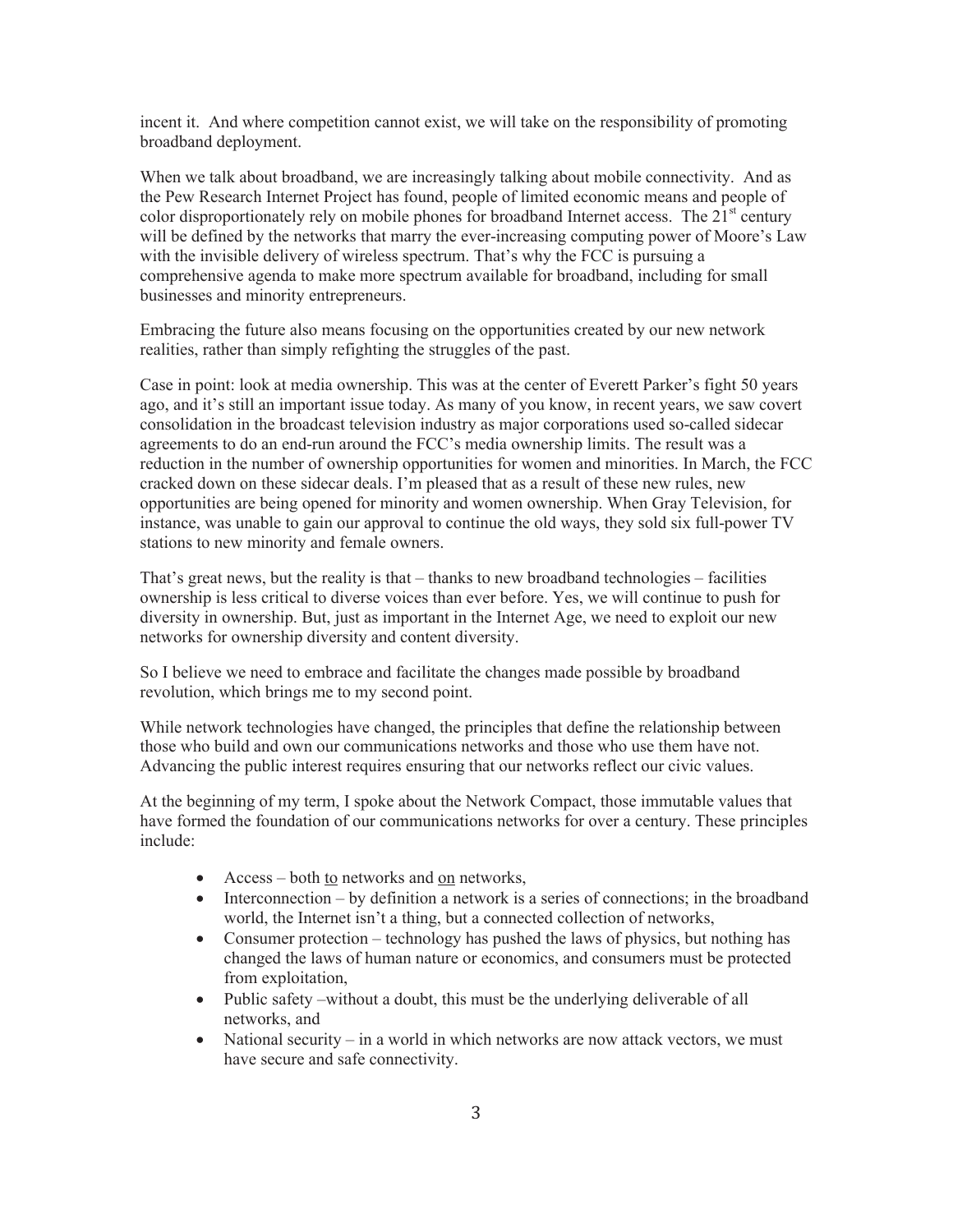Telephone companies are retiring their old networks – which primarily run over copper -- and are moving to internet protocol or "IP" networks that use a variety of means of transmission, including fiber and wireless. This transition raises a multitude of questions: What obligations will attach in an all-IP environment? Will 911 calls be required to go through with the same reliability as old landline networks? Will carriers be responsible to serve the remotest areas or the poorest populations? What about disability access and protections against privacy violations and fraudulent billing?

There are those who argue that the move from analog networks to IP networks changes the principles of the Network Compact. They are wrong. The form these responsibilities take may change in an IP world, but the principles do not – and should never – go away.

While our principles remain constant in the face of change, our policies to protect those principles cannot. I believe that to serve the public interest government oversight must evolve to reflect changes in technology.

Which brings us back to Rev. Parker. In the last half of the last century he fought for the public interest in the then-dominant communications technology. Today, at the beginning of the  $21<sup>st</sup>$ century, we must transition his fight to the new communications technology.

The fight for the diversity of viewpoints and the protection of fundamental democratic values has leapt to the Internet. The opportunity the Internet offers for making everyone a publisher with their own outlet to the world – literally the world – is the greatest advance in democratic values in history. But it only works if the Internet remains open.

Everett Parker's fight began when a Mississippi television station chose to go dark rather than broadcast information about racial justice. Rev. Parker fought to see that there were consequences to that activity and that the people's airwaves were not manipulated in such a manner.

Today our challenge is to ensure that the Internet remains open to new ideas, new people expressing themselves, and new economic opportunity.

The history of networks – whether the railroad, telegraph, or telephone – has been one where the incredible opportunity presented to society is tempered by the reality of economic opportunism.

Everett Parker fought for the free flow of information without economic obstruction. In his time it was necessary to own a broadcast license or buy ink in 50-gallon barrels for your newspaper in order to have a conduit for widespread expression. Today you just need an Internet connection. That connection must be able to lead you and your opinions to the world, as well as bring the thoughts and ideas of the world to you – both without interference.

Free expression is the basis on which our democracy is constructed. We have learned that financial interests can under-value the importance of speech. But we will not. We will recognize the importance of the speaker. Just as importantly, we will recognize the importance of the listener to receive information. Democracy cannot work if political expression is cabined and confined. The history of America is the history of unpopular ideas that came to be recognized as essential truths – from the independence of colonies, to the abolition of slavery, to the simple notion that people should not be judged on the basis of race, ethnicity or sexual orientation. This is why free expression is a value that stands at the center of our work to promote an open Internet. As if the revolutionary expansion of free speech represented by the Internet isn't enough, the Net is also an unprecedented expansion of economic opportunity. Networks have always been the